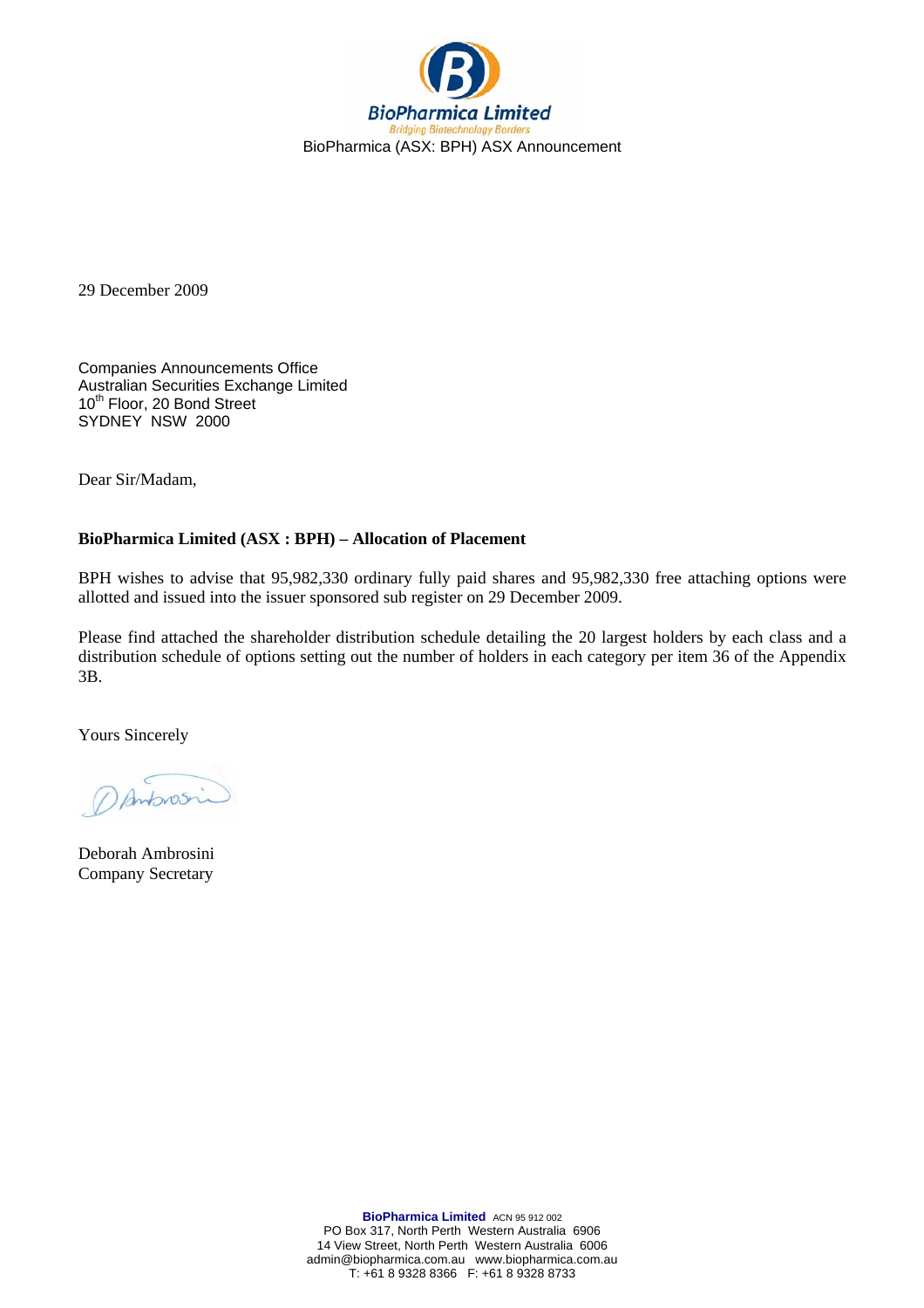Security Transfer Registrars Pty Ltd/ BA/BA / /<br>BIOPHARMICA LIMITED SPREAD & TOP 20 LISTING SRSPTP USER - KAREN Date - 29/12/09 Time - 7.30.42

|          | BIOFRANMICA BIMITED     |                           | SPREAD & IOP 20 BISIING |                      | ON OF IF<br>UJER - RAREN |
|----------|-------------------------|---------------------------|-------------------------|----------------------|--------------------------|
| Page $-$ | 1                       |                           |                         | *- CURRENT STATUS -* | *- AS AT: $0/00/00$ -*   |
|          | HOLDER NAME             | DESIGNATION               |                         | UNITS % OF ISSUED    | UNITS % OF ISSUED        |
|          | MEC RES LTD             |                           | 16, 118, 379            | 16.79%               |                          |
| 2        | TAYCOL NOM PL           |                           | 9,991,496               | 10.41%               |                          |
| $3 *$    | JOJO ENTPS PL           | SFI FAM A/C               | 8,503,401               | $8.86\%$             |                          |
| $4 *$    | IGO ANDY                | ADE $S/F A/C$             | 5,314,626               | 5.54%                |                          |
| 5        | AVATAR EQUITIES PL      | AVATAR SHARE TRADI        | 4,251,701               | 4.43%                |                          |
| 6        | CLAYMORE CAP PL         |                           | 2,642,900               | 2.75%                |                          |
| 7        | BOUNTY OIL & GAS NL     |                           | 2,551,020               | 2.66%                |                          |
| 8        | GOLD MARQUEE ENTPS PL   |                           | 1,700,680               | 1.77%                |                          |
| 9        | SHARECHART PL           |                           | 1,594,388               | 1.66%                |                          |
| 10       | HOFFMAN CECIL + NORMA   | HOFFMAN S/F A/C           | 1,275,510               | $1.33\%$             |                          |
| 11       | DEAD KNICK PL           |                           | 1,062,925               | 1.11%                |                          |
| 12       | AMBERWOOD NOM PL        |                           | 1,062,925               | 1.11%                |                          |
| 13       | SUMPTER JIM + DALE E    |                           | 1,062,925               | $1.11\$              |                          |
| 14       | IPCONCEPT MGNT SA       |                           | 1,062,925               | 1.11%                |                          |
| 15       | TAN BIAU LUAN           |                           | 1,062,925               | $1.11\%$             |                          |
| 16       | WOLDRAAD JOHN HERMAN    |                           | 850,340                 | .89%                 |                          |
| 17       | NEFCO NOM PL            |                           | 850,340                 | .89%                 |                          |
| 18       | SHANRAY PL              |                           | 850,340                 | .89%                 |                          |
| 19       | SPINITE PL              |                           | 850,340                 | .89%                 |                          |
| 20       | MORBLE HOUSE INV PL     | BLECHER TRADING A/        | 850,340                 | .89%                 |                          |
|          | *** TOP 20 TOTAL ***    |                           | 63,510,426              | 66.20%               |                          |
|          | ** ALL HOLDERS INCLUDED | * - DENOTES MERGED HOLDER |                         |                      |                          |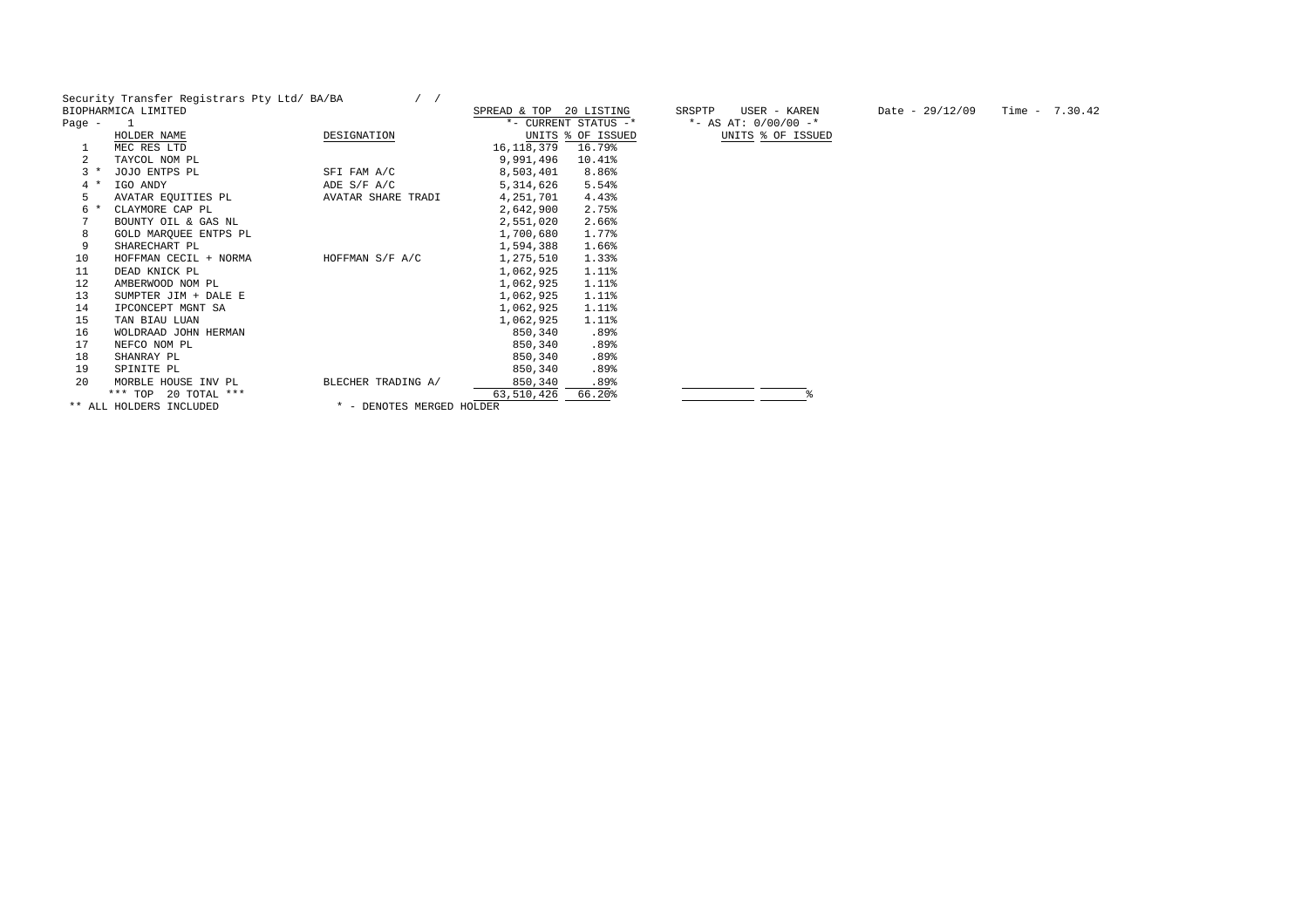|                                                 | Security Transfer Registrars Pty Ltd/ BE/BE |              |                                   |                                                 |                                 |
|-------------------------------------------------|---------------------------------------------|--------------|-----------------------------------|-------------------------------------------------|---------------------------------|
| BIOPHARMICA LTD FULLY PAID                      |                                             |              | SPREAD & TOP 20 LISTING<br>SRSPTP | $\overline{1}$<br>Page $-$<br>Date - $29/12/09$ | User - KAREN<br>Time $-7.29.49$ |
| SPREAD OF HOLDINGS                              | HOLDERS                                     | UNITS        | % OF ISSUED CAPITAL               |                                                 |                                 |
| NIL HOLDING                                     |                                             |              |                                   |                                                 |                                 |
| $1 -$<br>1,000                                  | 258                                         | 87,791       | .05 <sup>8</sup>                  |                                                 |                                 |
| $1,001 -$<br>5,000                              | 465                                         | 1,480,731    | .77 <sub>8</sub>                  |                                                 |                                 |
| $5,001 -$<br>10,000                             | 378                                         | 3, 324, 479  | $1.73$ %                          |                                                 |                                 |
| $10,001 -$<br>100,000                           | 1135                                        | 41,365,732   | $21.55$ $\frac{6}{5}$             |                                                 |                                 |
| $100,001 -$                                     | 295                                         | 145,705,927  | 75.90 %                           |                                                 |                                 |
| TOTAL ON REGISTER                               | 2531                                        | 191,964,660  | $100.00$ %                        |                                                 |                                 |
|                                                 |                                             |              |                                   |                                                 |                                 |
| TOTAL OVERSEAS HOLDERS                          | 44                                          | 7,595,840    | 3.96 <sup>8</sup>                 |                                                 |                                 |
| ANALYSIS BY LOCATION<br>(EXCLUDES ZERO HOLDERS) |                                             |              |                                   |                                                 |                                 |
| OVERSEAS                                        | 44                                          | 7,595,840    | 3.96 <sup>8</sup>                 |                                                 |                                 |
| AUSTRALIA :                                     |                                             |              |                                   |                                                 |                                 |
| ACT                                             | 61                                          | 1,662,375    | .87 <sup>8</sup>                  |                                                 |                                 |
| NSW                                             | 853                                         | 47, 491, 541 | 24.74 %                           |                                                 |                                 |
| <b>VIC</b>                                      | 568                                         | 30,930,285   | $16.11$ %                         |                                                 |                                 |
| QLD                                             | 350                                         | 19, 113, 012 | 9.96 <sup>8</sup>                 |                                                 |                                 |
| SA                                              | 116                                         | 12,857,059   | 6.70%                             |                                                 |                                 |
| WA                                              | 400                                         | 70,235,696   | 36.59%                            |                                                 |                                 |
| TAS                                             | 31                                          | 811,453      | .42%                              |                                                 |                                 |
| $_{\rm NT}$                                     | 14                                          | 282,269      | .15 <sup>°</sup>                  |                                                 |                                 |
| ADDRESS UNKNOWN                                 | 94                                          | 985,130      | .51%                              |                                                 |                                 |

\*\* ALL HOLDERS INCLUDED \*\*\* COMMON HOLDERS MERGED INTO ONE HOLDING